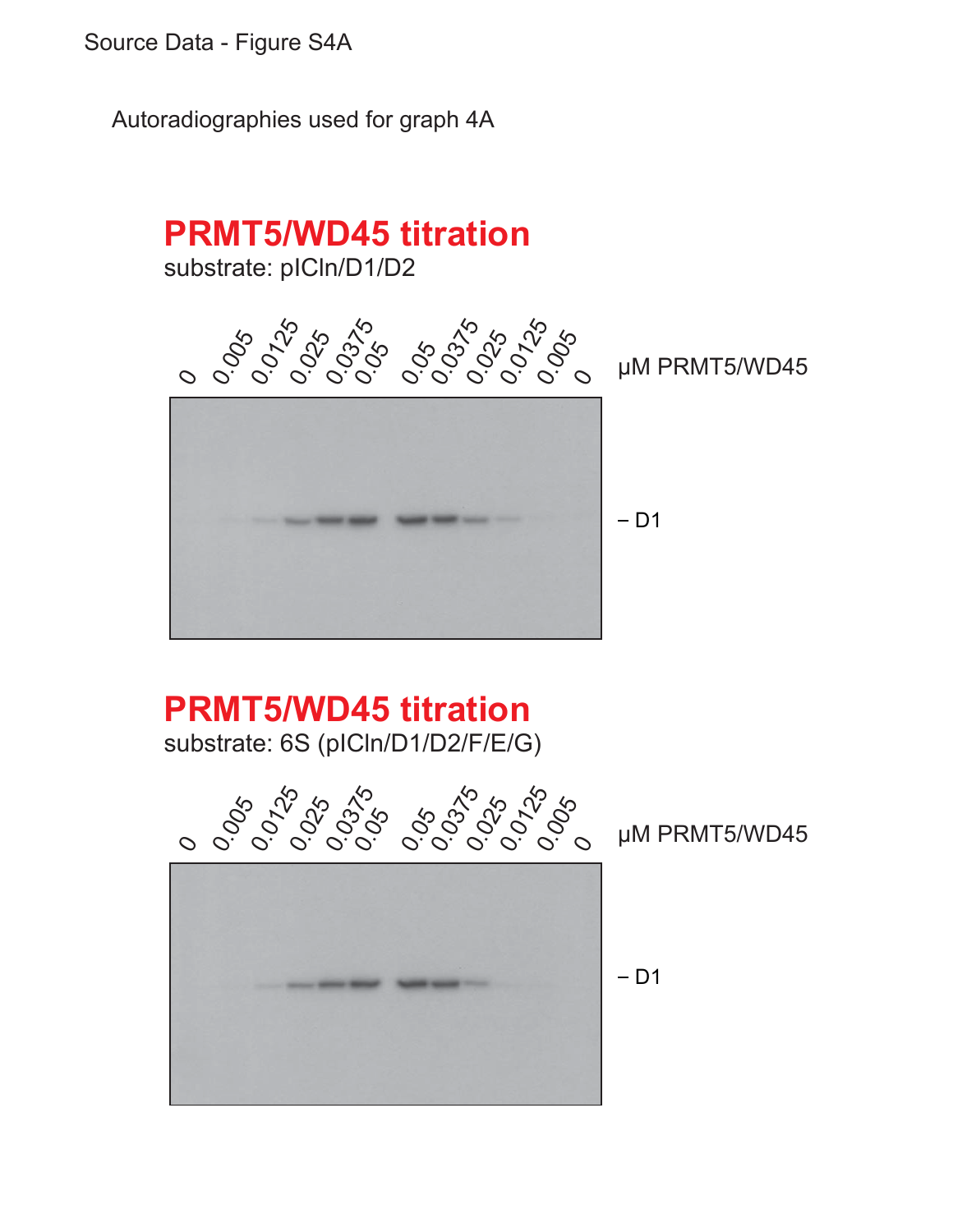Source Data - Figure S4A

Autoradiographies used for graph 4A

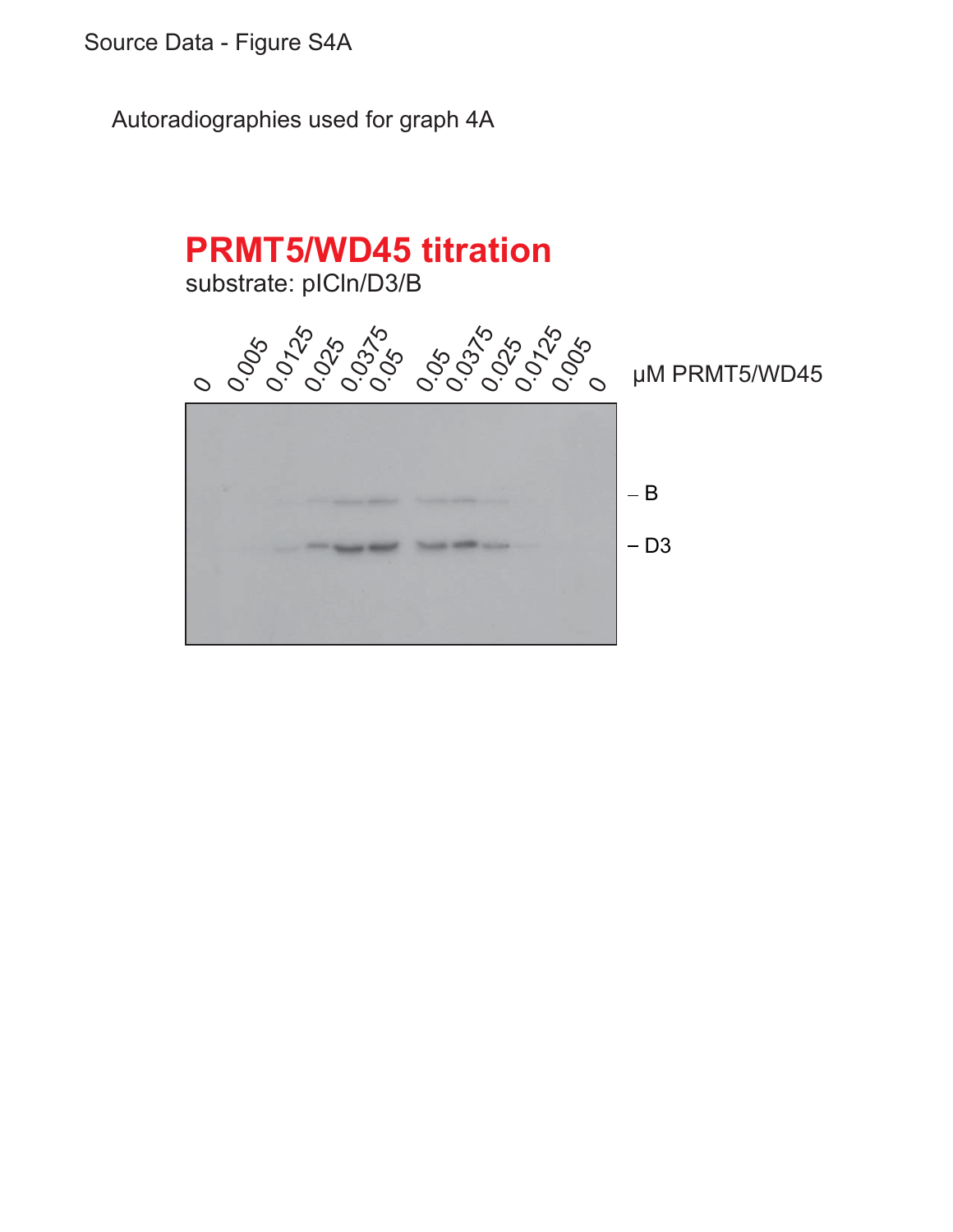Source Data - Figure S4B

Autoradiographies used for graph 4B

## **Substrate: pICln/D1/D2**



# **Substrate: 6S (pICln/D1/D2/F/E/G)**



## **Substrate: pICln/D3/B**

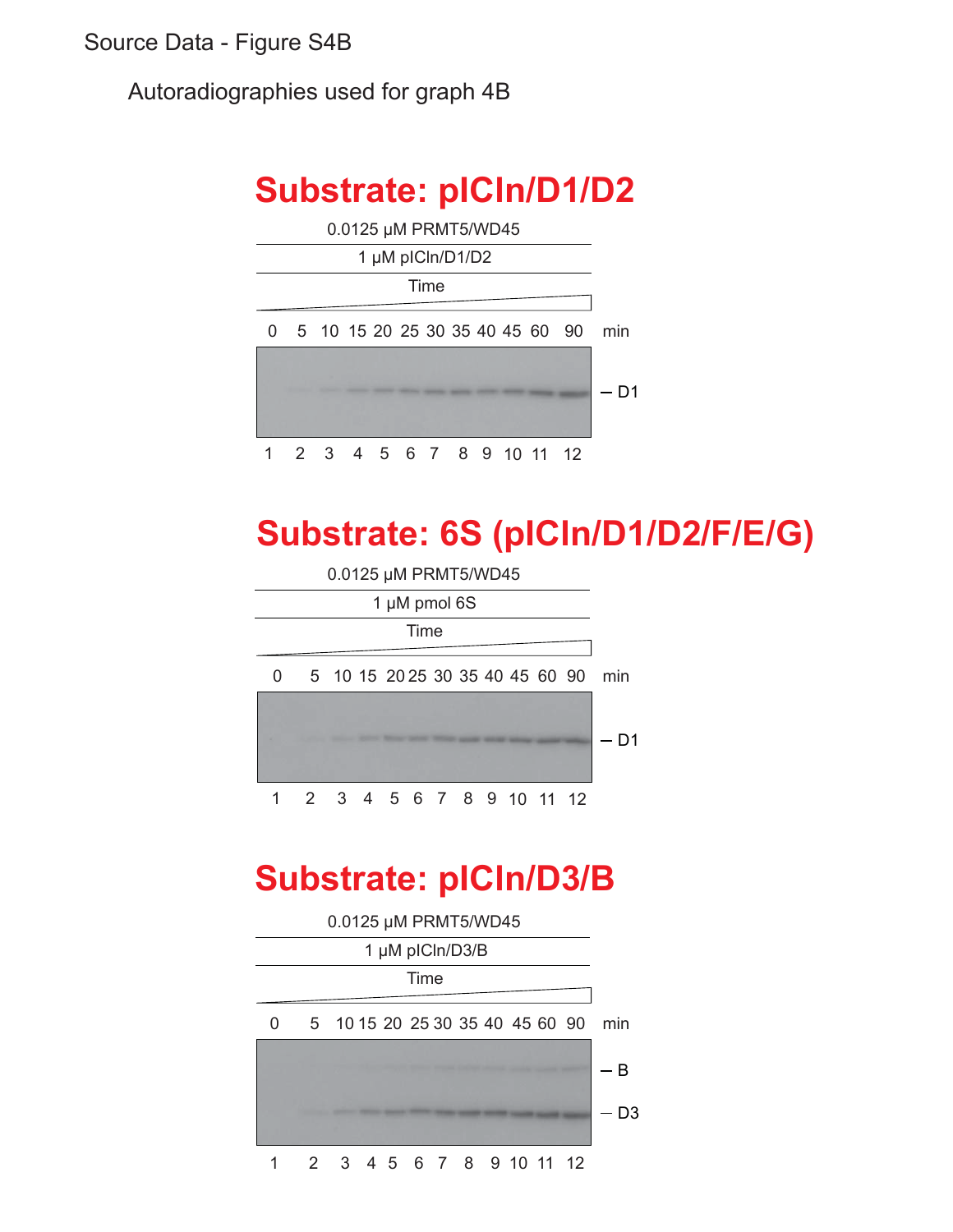Source Data - Figure S4C

Autoradiographies used for graph 4C

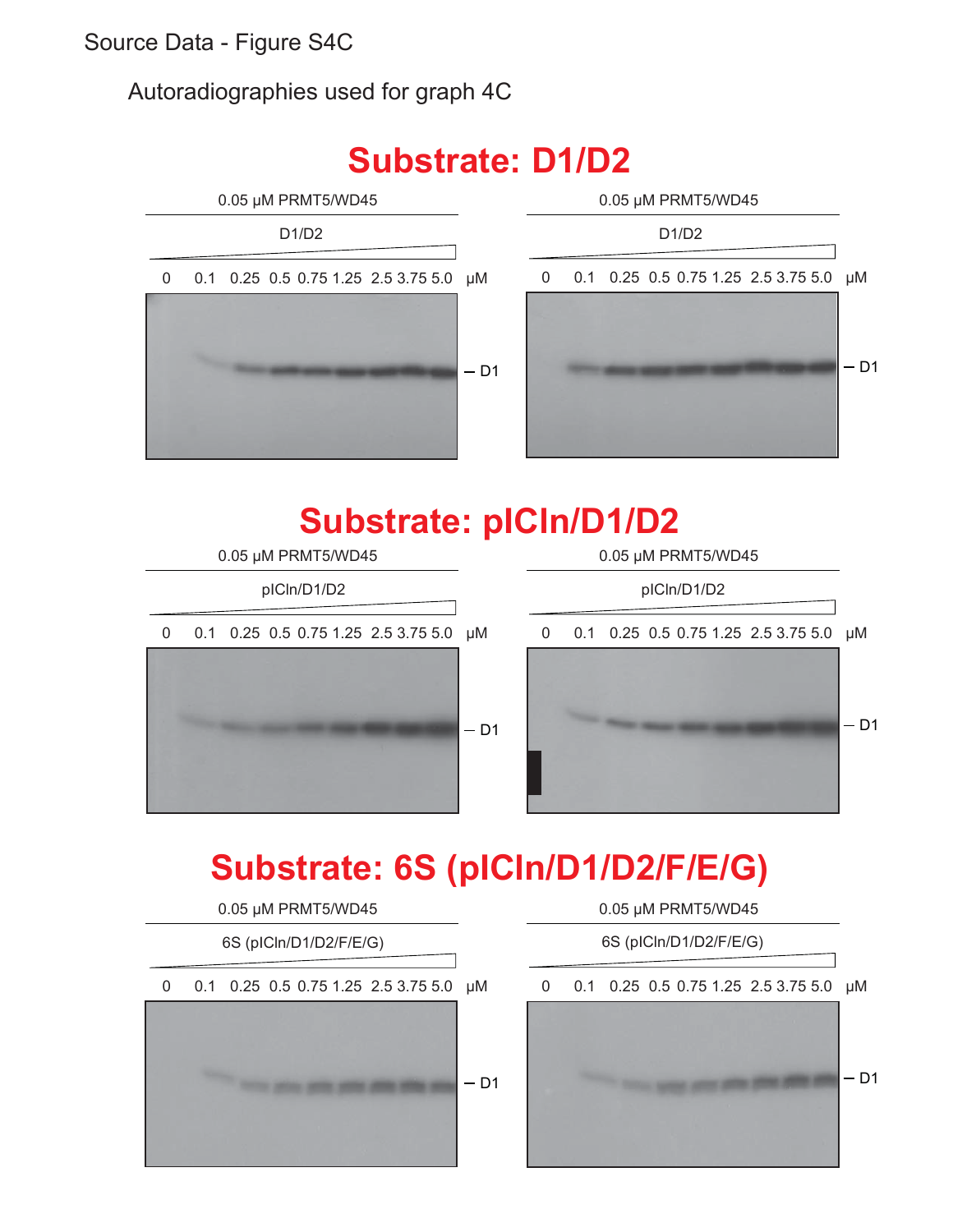Autoradiographies used for graph 4D



# **Substrate: D3/B**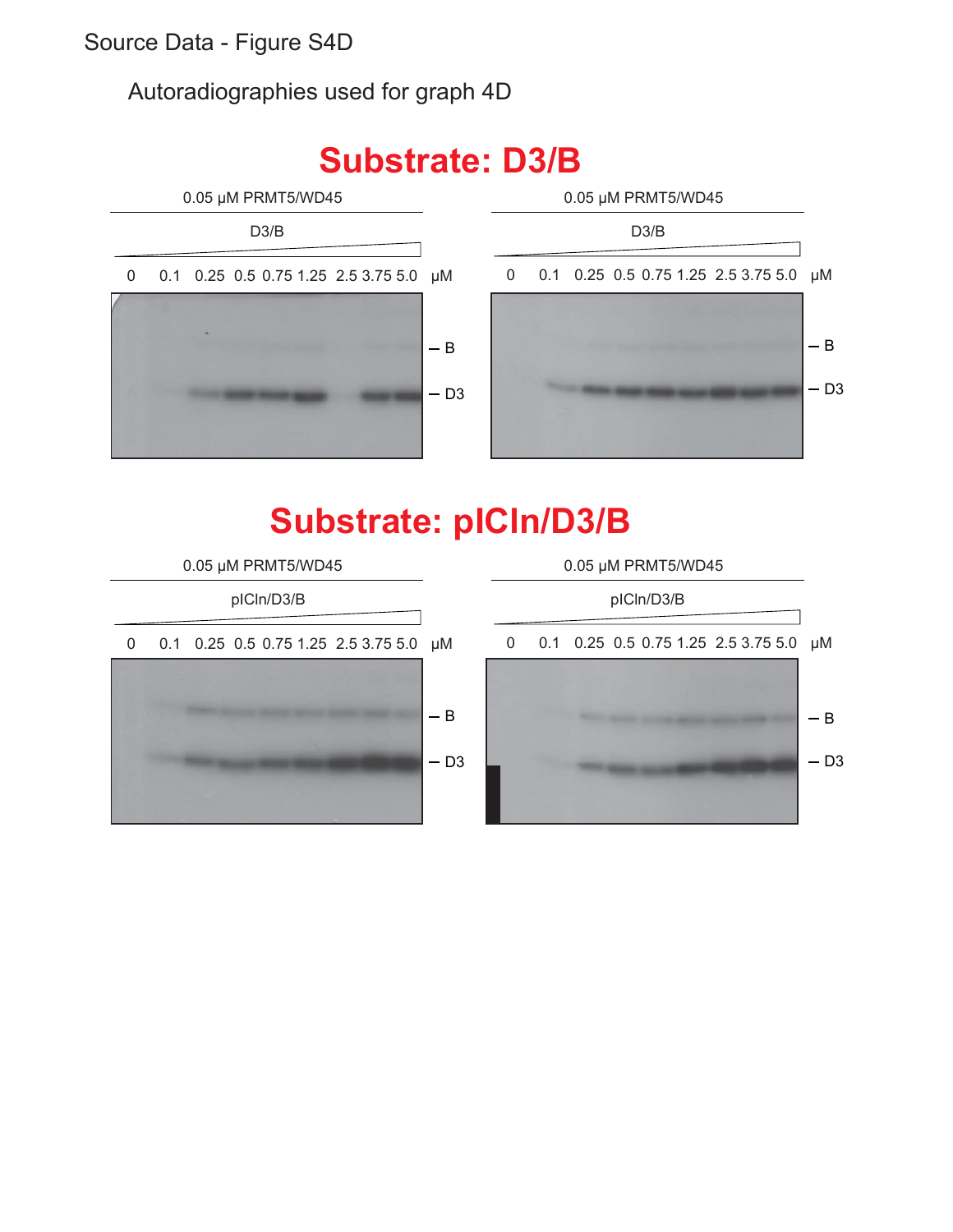#### **Supplementary Figure 4AͲSource Data**

Data highlighted in yellow are shown in Figure 4A

|      | PRMT5/WD45 |          |                   | <b>Densitometric values</b> |              | Methylation activity (pmol min $^{-1}$ ) |          |                |              |  |
|------|------------|----------|-------------------|-----------------------------|--------------|------------------------------------------|----------|----------------|--------------|--|
| pmol | µM         | Rep. 1   | Rep. 2<br>Average |                             | <b>STERR</b> | Rep. 1<br>Rep. 2                         |          | <b>Average</b> | <b>STERR</b> |  |
|      |            |          |                   |                             |              |                                          |          |                |              |  |
| 0.1  | 0.005      | 81.13725 | 95.61176          | 88.37451                    | 7.237255     | 0.030499                                 | 0.03594  | 0.033219       | 0.00272      |  |
| 0.25 | 0.0125     | 203.9882 | 224.2039          | 214.0961                    | 10.10784     | 0.076678                                 | 0.084277 | 0.080477       | 0.003799     |  |
| 0.5  | 0.025      | 487.8549 | 519.4314          | 503.6431                    | 15.78824     | 0.183381                                 | 0.195251 | 0.189316       | 0.005935     |  |
| 0.75 | 0.0375     | 881.498  | 947.7333          | 914.6157                    | 33.11765     | 0.331349                                 | 0.356247 | 0.343798       | 0.012449     |  |
|      | 0.05       | 1138.212 | 1157.839          | 1148.025                    | 9.813725     | 0.427846                                 | 0.435224 | 0.431535       | 0.003689     |  |

#### **Tab. 1ͲD1 methylation in pICln/D1/D2**

## **Tab. 2ͲD1 methylation in 6S (pICln/D1/D2/F/E/G)**

|      | PRMT5/WD45 |          |          | <b>Densitometric values</b> |          | Methylation activity (pmol min $^{-1}$ ) |          |          |              |  |
|------|------------|----------|----------|-----------------------------|----------|------------------------------------------|----------|----------|--------------|--|
| pmol | μM         | Rep. 1   | Rep. 2   | <b>STERR</b><br>Average     |          | Rep. 2<br>Rep. 1                         |          | Average  | <b>STERR</b> |  |
|      |            |          |          |                             |          |                                          |          |          |              |  |
| 0.1  | 0.005      | 12.29412 | 49.28235 | 30.78824                    | 18.49412 | 0.004621                                 | 0.018525 | 0.011573 | 0.006952     |  |
| 0.25 | 0.0125     | 132.1176 | 82.34118 | 107.2294                    | 24.88824 | 0.049662                                 | 0.030951 | 0.040307 | 0.009355     |  |
| 0.5  | 0.025      | 410.4196 | 365.0824 | 387.751                     | 22.66863 | 0.154274                                 | 0.137232 | 0.145753 | 0.008521     |  |
| 0.75 | 0.0375     | 734.051  | 996.7804 | 865.4157                    | 131.3647 | 0.275925                                 | 0.374683 | 0.325304 | 0.049379     |  |
|      | 0.05       | 977.1922 | 1125.525 | 1051.359                    | 74.16667 | 0.36732                                  | 0.423078 | 0.395199 | 0.027879     |  |

## **Tab. 3ͲB methylation in pICln/D3/B**

|      | PRMT5/WD45   |          | <b>Densitometric values</b> |          |              | Methylation activity (pmol min $^{-1}$ ) |           |          |              |  |
|------|--------------|----------|-----------------------------|----------|--------------|------------------------------------------|-----------|----------|--------------|--|
| pmol | μM<br>Rep. 1 |          | Rep. 2                      | Average  | <b>STERR</b> | Rep. 1                                   | Rep. 2    | Average  | <b>STERR</b> |  |
|      |              |          |                             |          |              |                                          |           |          |              |  |
| 0.1  | 0.005        | 96.7098  | $-17.8314$                  | 39.43922 | 57.27059     | 0.036353                                 | $-0.0067$ | 0.014825 | 0.021528     |  |
| 0.25 | 0.0125       | 82.12157 | $-32.1804$                  | 24.97059 | 57.15098     | 0.030869                                 | $-0.0121$ | 0.009386 | 0.021483     |  |
| 0.5  | 0.025        | 134.9412 | 39.34902                    | 87.1451  | 47.79608     | 0.050723                                 | 0.014791  | 0.032757 | 0.017966     |  |
| 0.75 | 0.0375       | 263.5451 | 205.4314                    | 234.4882 | 29.05686     | 0.099065                                 | 0.07722   | 0.088143 | 0.010922     |  |
|      | 0.05         | 262.0078 | 183.8863                    | 222.9471 | 39.06078     | 0.098487                                 | 0.069122  | 0.083804 | 0.014683     |  |

#### **Tab. 4ͲD3 methylation in pICln/D3/B**

|               | PRMT5/WD45               |          |                   | <b>Densitometric values</b> |              | Methylation activity (pmol min $^{-1}$ ) |            |            |              |
|---------------|--------------------------|----------|-------------------|-----------------------------|--------------|------------------------------------------|------------|------------|--------------|
| pmol          | u <sub>M</sub><br>Rep. 1 |          | Rep. 2<br>Average |                             | <b>STERR</b> | Rep.1                                    | Rep. 2     | Average    | <b>STERR</b> |
|               |                          |          |                   |                             |              |                                          |            |            |              |
| 0.1           | 0.005                    | 46.28627 | $-74.7647$        | $-14.2392$                  | 60.52549     | 0.017399                                 | $-0.0281$  | $-0.00535$ | 0.022751     |
| 0.25          | 0.0125                   | 87.72941 | $-57.6314$        | 15.04902                    | 72.68039     | 0.032977                                 | $-0.02166$ | 0.005657   | 0.02732      |
| $0.5^{\circ}$ | 0.025                    | 253.7373 | 197.6157          | 225.6765                    | 28.06078     | 0.095378                                 | 0.074282   | 0.08483    | 0.010548     |
| 0.75          | 0.0375                   | 740.6863 | 581.7647          | 661.2255                    | 79.46078     | 0.278419                                 | 0.218681   | 0.24855    | 0.029869     |
|               | 0.05                     | 783.4902 | 499.6471          | 641.5686                    | 141.9216     | 0.294509                                 | 0.187814   | 0.241161   | 0.053347     |

per hour

| Densitometric conversion factor | 2.26E-02 Converts gray scale intensity to pmol |
|---------------------------------|------------------------------------------------|
|                                 | 3.76E-04 Converts unit to per minute           |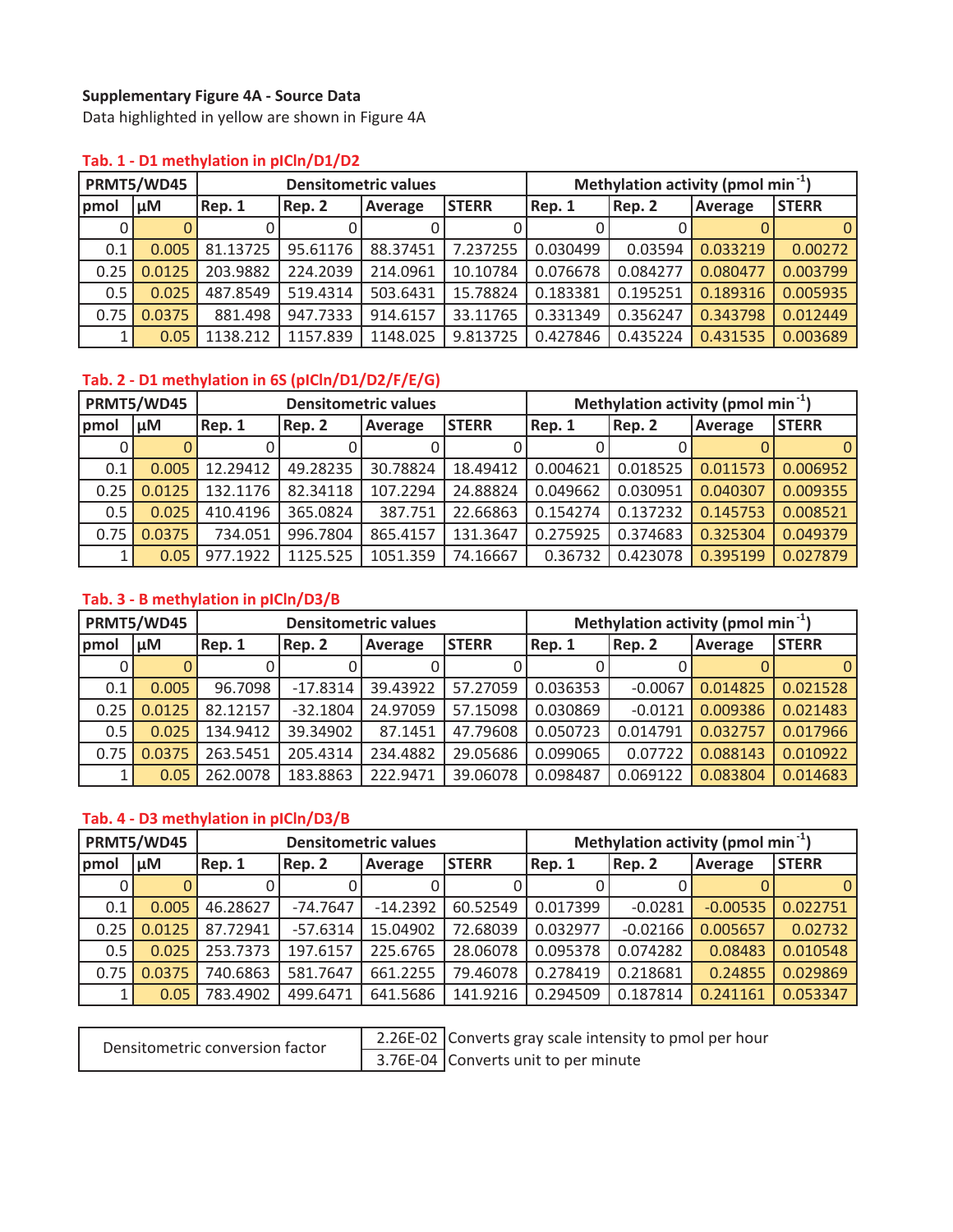#### **Supplementary Figure 4BͲSource Data**

Data highlighted in yellow are shown in Figure 4B

| <b>Time</b> |                   |          | <b>Densitometric values</b> |                  |
|-------------|-------------------|----------|-----------------------------|------------------|
| min         | D1 in plCln/D1/D2 | D1 in 6S | B in pICln/D3/B             | D3 in pICln/D3/B |
| 0           |                   | O        | U                           |                  |
| 5           | 103.53            | 129.84   | 13.25331654                 | 214.2154689      |
| 10          | 250.25            | 245.58   | 23.64057179                 | 446.1926256      |
| 15          | 483.77            | 401.91   | 103.4748333                 | 748.0721481      |
| 20          | 625.32            | 590.27   | 160.4001135                 | 959.9035187      |
| 25          | 743.45            | 641.64   | 241.654104                  | 1126.724337      |
| 30          | 910.07            | 813.54   | 320.3289054                 | 1322.116647      |
| 35          | 1001.75           | 953.30   | 374.3504363                 | 1503.545775      |
| 40          | 927.61            | 1001.46  | 371.034336                  | 1587.628139      |
| 45          | 1112.07           | 1164.81  | 417.9572219                 | 1628.872552      |
| 60          | 1459.47           | 1377.42  | 507.241416                  | 1866.690905      |
| 90          | 1869.63           | 1600.18  | 592.2123297                 | 2144.322858      |

| <b>Time</b> | Methylation activity (pmol $CH3$ pmol enzyme <sup>-1</sup> ) |             |                 |                  |  |  |  |  |  |  |  |  |
|-------------|--------------------------------------------------------------|-------------|-----------------|------------------|--|--|--|--|--|--|--|--|
| min         | D1 in plCln/D1/D2                                            | D1 in 6S    | B in pICln/D3/B | D3 in pICln/D3/B |  |  |  |  |  |  |  |  |
| 0           |                                                              | 0           |                 |                  |  |  |  |  |  |  |  |  |
| 5           | 348.094346                                                   | 436.54351   | 44.5615028      | 720.2546764      |  |  |  |  |  |  |  |  |
| 10          | 841.4239188                                                  | 825.7198316 | 79.4864744      | 1500.22931       |  |  |  |  |  |  |  |  |
| 15          | 1626.589518                                                  | 1351.332678 | 347.9124684     | 2515.236018      |  |  |  |  |  |  |  |  |
| 20          | 2102.521455                                                  | 1984.667752 | 539.311808      | 3227.474662      |  |  |  |  |  |  |  |  |
| 25          | 2499.695918                                                  | 2157.394821 | 812.5113436     | 3788.374745      |  |  |  |  |  |  |  |  |
| 30          | 3059.90427                                                   | 2735.348165 | 1077.038896     | 4445.340489      |  |  |  |  |  |  |  |  |
| 35          | 3368.191274                                                  | 3205.285595 | 1258.674986     | 5055.35796       |  |  |  |  |  |  |  |  |
| 40          | 3118.893735                                                  | 3367.207346 | 1247.525293     | 5338.067308      |  |  |  |  |  |  |  |  |
| 45          | 3739.114241                                                  | 3916.431484 | 1405.293675     | 5476.743015      |  |  |  |  |  |  |  |  |
| 60          | 4907.170949                                                  | 4631.274556 | 1705.49309      | 6276.357448      |  |  |  |  |  |  |  |  |
| 90          | 6286.231016                                                  | 5380.25993  | 1991.190002     | 7209.836776      |  |  |  |  |  |  |  |  |

| Densitometric conversion factor | 2.26E-02 Converts gray scale intensity to pmol |
|---------------------------------|------------------------------------------------|
|                                 | 3.36229 Converts unit to per mg                |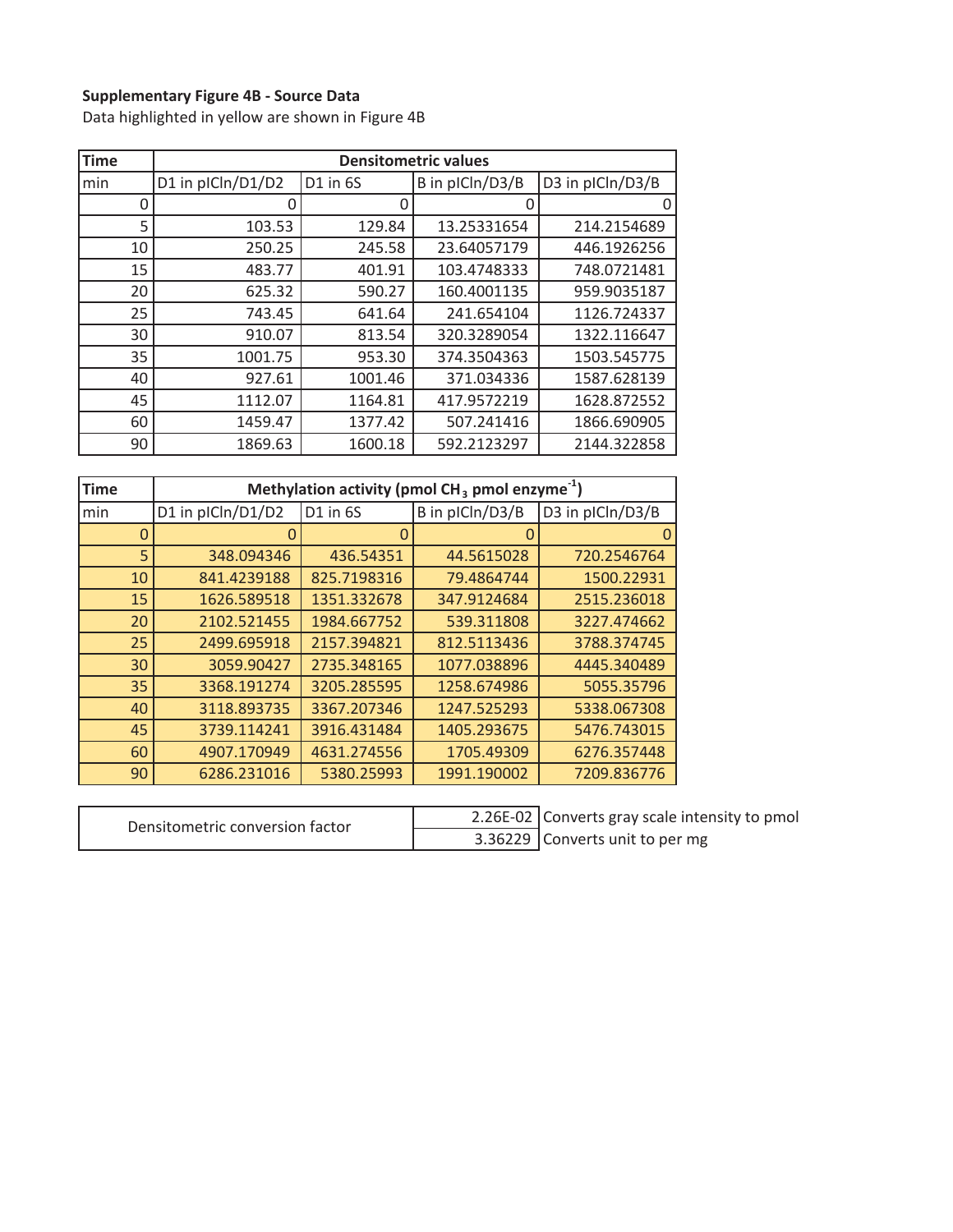#### **Supplementary Figure 4CͲSource Data**

Data highlighted in yellow are shown in Figure 4C

#### **Tab. 1ͲD1 methylation in D1/D2**

| D1/D2 |      |          |          | <b>Densitometric values</b> |              | Methylation activity (pmol CHpmol enzyme <sup>1</sup> ) |         |         |              |  |
|-------|------|----------|----------|-----------------------------|--------------|---------------------------------------------------------|---------|---------|--------------|--|
| pmol  | μM   | Rep. 1   | Rep. 2   | Average                     | <b>STERR</b> | Rep. 1                                                  | Rep. 2  | Average | <b>STERR</b> |  |
| 0     | 0    |          |          |                             |              |                                                         |         |         | $\Omega$     |  |
| ำ     | 0.1  | 336.102  | 160.4431 | 248.2725                    | 87.82941     | 7.5803                                                  | 3.6186  | 5.5994  | 1.9809       |  |
| 5     | 0.25 | 1041.82  | 1031.6   | 1036.71                     | 5.109804     | 23.4968                                                 | 23.2663 | 23.3815 | 0.1152       |  |
| 10    | 0.5  | 1562.129 | 1485.502 | 1523.816                    | 38.31373     | 35.2316                                                 | 33.5034 | 34.3675 | 0.8641       |  |
| 15    | 0.75 | 1592.298 | 1769.078 | 1680.688                    | 88.3902      | 35.9121                                                 | 39.8991 | 37.9056 | 1.9935       |  |
| 25    | 1.25 | 1832.616 | 1795.624 | 1814.12                     | 18.49608     | 41.3321                                                 | 40.4978 | 40.9149 | 0.4172       |  |
| 50    | 2.5  | 1984.204 | 1931.914 | 1958.059                    | 26.1451      | 44.7509                                                 | 43.5716 | 44.1613 | 0.5897       |  |
| 75    | 3.75 | 2073.843 | 2025.816 | 2049.829                    | 24.01373     | 46.7726                                                 | 45.6894 | 46.2310 | 0.5416       |  |
| 100   | 5    | 2082.718 | 1977.576 | 2030.147                    | 52.57059     | 46.9728                                                 | 44.6015 | 45.7871 | 1.1857       |  |

## **Tab. 2** - D1 methylation in pICln/D1/D2

| pICln/D1/D2<br><b>Densitometric values</b> |      |          |          |          | Methylation activity (pmol CHpmol enzyme <sup>1</sup> ) |         |         |         |              |
|--------------------------------------------|------|----------|----------|----------|---------------------------------------------------------|---------|---------|---------|--------------|
| pmol                                       | μM   | Rep. 1   | Rep. 2   | Average  | <b>STERR</b>                                            | Rep. 1  | Rep. 2  | Average | <b>STERR</b> |
| U                                          | 0    |          |          |          |                                                         |         |         |         | $\Omega$     |
| 2                                          | 0.1  | 215.5412 | 129.0196 | 172.2804 | 43.26078                                                | 4.8612  | 2.9099  | 3.8855  | 0.9757       |
| 5.                                         | 0.25 | 731.8667 | 578.8    | 655.3333 | 76.53333                                                | 16.5062 | 13.0540 | 14.7801 | 1.7261       |
| 10                                         | 0.5  | 1299.984 | 1017.741 | 1158.863 | 141.1216                                                | 29.3193 | 22.9537 | 26.1365 | 3.1828       |
| 15                                         | 0.75 | 1452.671 | 1318.675 | 1385.673 | 66.99804                                                | 32.7630 | 29.7409 | 31.2519 | 1.5110       |
| 25                                         | 1.25 | 1400.871 | 1433.624 | 1417.247 | 16.37647                                                | 31.5947 | 32.3334 | 31.9640 | 0.3693       |
| 50                                         | 2.5  | 1692.667 | 1527.086 | 1609.876 | 82.7902                                                 | 38.1757 | 34.4413 | 36.3085 | 1.8672       |
| 75                                         | 3.75 | 1798.42  | 1705.714 | 1752.067 | 46.35294                                                | 40.5608 | 38.4700 | 39.5154 | 1.0454       |
| 100                                        | 5    | 1712.431 | 1726.937 | 1719.684 | 7.252941                                                | 38.6215 | 38.9487 | 38.7851 | 0.1636       |

## **Tab. 3ͲD1 methylation in 6S (pICln/D1/D2/F/E/G)**

|      | 6S      |          |          | <b>Densitometric values</b> |              | Methylation activity (pmol CHpmol enzyme <sup>1</sup> ) |         |         |              |  |
|------|---------|----------|----------|-----------------------------|--------------|---------------------------------------------------------|---------|---------|--------------|--|
| pmol | $\mu$ M | Rep. 1   | Rep. 2   | Average                     | <b>STERR</b> | Rep. 1                                                  | Rep. 2  | Average | <b>STERR</b> |  |
|      | 0       |          |          |                             |              |                                                         |         |         |              |  |
|      | 0.1     | 420.9804 | 454.1255 | 437.5529                    | 16.57255     | 9.4946                                                  | 10.2422 | 9.8684  | 0.3738       |  |
| 5.   | 0.25    | 690.651  | 668.9686 | 679.8098                    | 10.84118     | 15.5767                                                 | 15.0877 | 15.3322 | 0.2445       |  |
| 10   | 0.5     | 957.9059 | 1093.251 | 1025.578                    | 67.67255     | 21.6042                                                 | 24.6567 | 23.1305 | 1.5263       |  |
| 15   | 0.75    | 1167.322 | 1064.651 | 1115.986                    | 51.33529     | 26.3273                                                 | 24.0117 | 25.1695 | 1.1578       |  |
| 25   | 1.25    | 1308.804 | 1290.243 | 1299.524                    | 9.280392     | 29.5182                                                 | 29.0996 | 29.3089 | 0.2093       |  |
| 50   | 2.5     | 1459.443 | 1501.663 | 1480.553                    | 21.1098      | 32.9157                                                 | 33.8679 | 33.3918 | 0.4761       |  |
| 75   | 3.75    | 1523.043 | 1733.29  | 1628.167                    | 105.1235     | 34.3501                                                 | 39.0919 | 36.7210 | 2.3709       |  |
| 100  | 5       | 1431.169 | 1614.792 | 1522.98                     | 91.81176     | 32.2780                                                 | 36.4194 | 34.3487 | 2.0707       |  |

Densitometric conversion factor 2.26E-02 Converts unit to per mg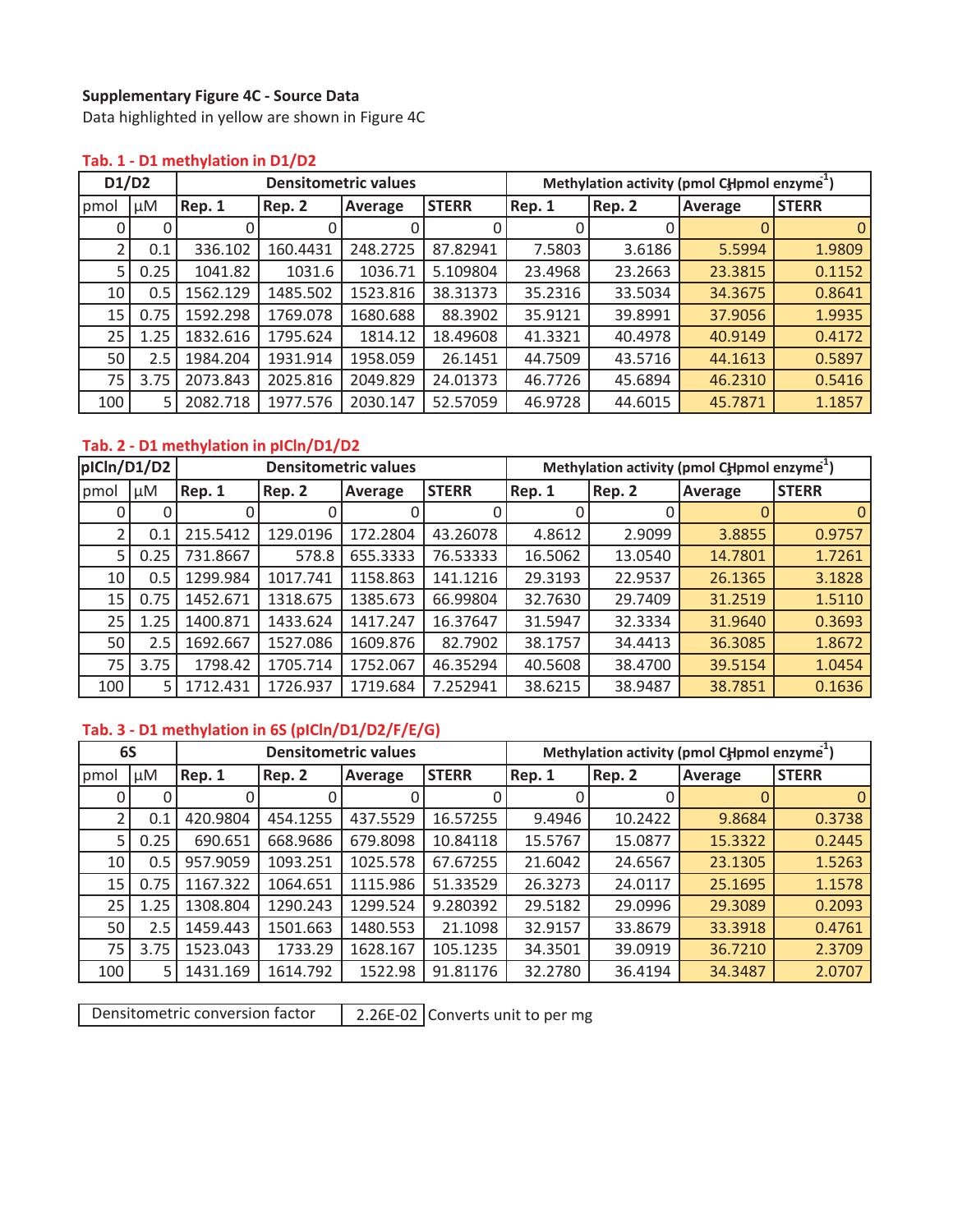## **Supplementary Figure 4D - Source Data**

Data highlighted in yellow are shown in Figure 4D

#### **Tab. 1ͲB methylation in D3/B**

| D3/B |      |          |          | <b>Densitometric values</b> |              | Methylation activity (pmol CHpmol enzyme <sup>1</sup> ) |        |         |              |  |
|------|------|----------|----------|-----------------------------|--------------|---------------------------------------------------------|--------|---------|--------------|--|
| pmol | μM   | Rep. 1   | Rep. 2   | Average                     | <b>STERR</b> | Rep. 1                                                  | Rep. 2 | Average | <b>STERR</b> |  |
|      | 0    |          |          |                             |              |                                                         |        |         | $\Omega$     |  |
|      | 0.1  | 40.3098  | 7.247059 | 23.77843                    | 16.53137     | 0.9091                                                  | 0.1634 | 0.5363  | 0.3728       |  |
| 5    | 0.25 | 242.2588 | 112.2431 | 177.251                     | 65.00784     | 5.4638                                                  | 2.5315 | 3.9976  | 1.4662       |  |
| 10   | 0.5  | 308.251  | 212.0667 | 260.1588                    | 48.09216     | 6.9522                                                  | 4.7829 | 5.8675  | 1.0847       |  |
| 15   | 0.75 | 299.8235 | 255.5882 | 277.7059                    | 22.11765     | 6.7621                                                  | 5.7644 | 6.2633  | 0.4988       |  |
| 25   | 1.25 | 407.7451 | 277.6275 | 342.6863                    | 65.05882     | 9.1961                                                  | 6.2615 | 7.7288  | 1.4673       |  |
| 50   | 2.5  | 274.9725 | 274.9725 | 274.9725                    |              | 6.2016                                                  | 6.2016 | 6.2016  | 0.0000       |  |
| 75   | 3.75 | 294.8    | 249.9255 | 272.3627                    | 22.43725     | 6.6488                                                  | 5.6367 | 6.1428  | 0.5060       |  |
| 100  | 5    | 309.8784 | 265.9255 | 287.902                     | 21.97647     | 6.9889                                                  | 5.9976 | 6.4932  | 0.4956       |  |

## **Tab. 2** - D3 methylation in D3/B

| D3/B |      | <b>Densitometric values</b> |          |          |              | Methylation activity (pmol CHpmol enzyme <sup>1</sup> ) |        |         |              |
|------|------|-----------------------------|----------|----------|--------------|---------------------------------------------------------|--------|---------|--------------|
| pmol | μM   | Rep. 1                      | Rep. 2   | Average  | <b>STERR</b> | Rep. 1                                                  | Rep. 2 | Average | <b>STERR</b> |
|      | 0    |                             |          |          |              |                                                         |        |         | $\Omega$     |
|      | 0.1  | 13.92389                    | 2.503294 | 8.213594 | 5.7103       | 0.3140                                                  | 0.0565 | 0.1852  | 0.1288       |
| 5    | 0.25 | 83.68153                    | 38.77125 | 61.22639 | 22.45514     | 1.8873                                                  | 0.8744 | 1.3809  | 0.5064       |
| 10   | 0.5  | 106.4767                    | 73.2525  | 89.86459 | 16.61209     | 2.4014                                                  | 1.6521 | 2.0268  | 0.3747       |
| 15   | 0.75 | 103.5656                    | 88.2858  | 95.92573 | 7.639922     | 2.3358                                                  | 1.9912 | 2.1635  | 0.1723       |
| 25   | 1.25 | 140.8441                    | 95.89863 | 118.3714 | 22.47275     | 3.1765                                                  | 2.1629 | 2.6697  | 0.5068       |
| 50   | 2.5  | 94.98157                    | 94.98157 | 94.98157 |              | 2.1422                                                  | 2.1422 | 2.1422  | 0.0000       |
| 75   | 3.75 | 101.8304                    | 86.32977 | 94.08009 | 7.750322     | 2.2966                                                  | 1.9470 | 2.1218  | 0.1748       |
| 100  | 5    | 107.0388                    | 91.85652 | 99.44768 | 7.591157     | 2.4141                                                  | 2.0717 | 2.2429  | 0.1712       |

## **Tab. 3ͲB methylation in pICln/D3/B**

| pICln/D3/B |      | <b>Densitometric values</b> |           |            |              | Methylation activity (pmol CHpmol enzyme <sup>1</sup> ) |           |           |              |
|------------|------|-----------------------------|-----------|------------|--------------|---------------------------------------------------------|-----------|-----------|--------------|
| pmol       | μM   | Meas.1                      | Meas.2    | Average    | <b>STERR</b> | Rep. 1                                                  | Rep. 2    | Average   | <b>STERR</b> |
|            | 0    |                             |           |            |              |                                                         |           |           |              |
|            | 0.1  | 127.9961                    | $-169.78$ | $-20.8922$ | 148.8882     | 2.8868                                                  | $-3.8292$ | $-0.4712$ | 3.3580       |
| 5          | 0.25 | 329.9843                    | 44.39608  | 187.1902   | 142.7941     | 7.4423                                                  | 1.0013    | 4.2218    | 3.2205       |
| 10         | 0.5  | 342.9804                    | 262.4314  | 302.7059   | 40.27451     | 7.7354                                                  | 5.9188    | 6.8271    | 0.9083       |
| 15         | 0.75 | 356.5922                    | 358.3255  | 357.4588   | 0.866667     | 8.0424                                                  | 8.0815    | 8.0620    | 0.0195       |
| 25         | 1.25 | 365.7922                    | 519.949   | 442.8706   | 77.07843     | 8.2499                                                  | 11.7267   | 9.9883    | 1.7384       |
| 50         | 2.5  | 407.2824                    | 513.5373  | 460.4098   | 53.12745     | 9.1857                                                  | 11.5821   | 10.3839   | 1.1982       |
| 75         | 3.75 | 391.1765                    | 551.3451  | 471.2608   | 80.08431     | 8.8224                                                  | 12.4348   | 10.6286   | 1.8062       |
| 100        | 5    | 302.3882                    | 447.0549  | 374.7216   | 72.33333     | 6.8199                                                  | 10.0827   | 8.4513    | 1.6314       |